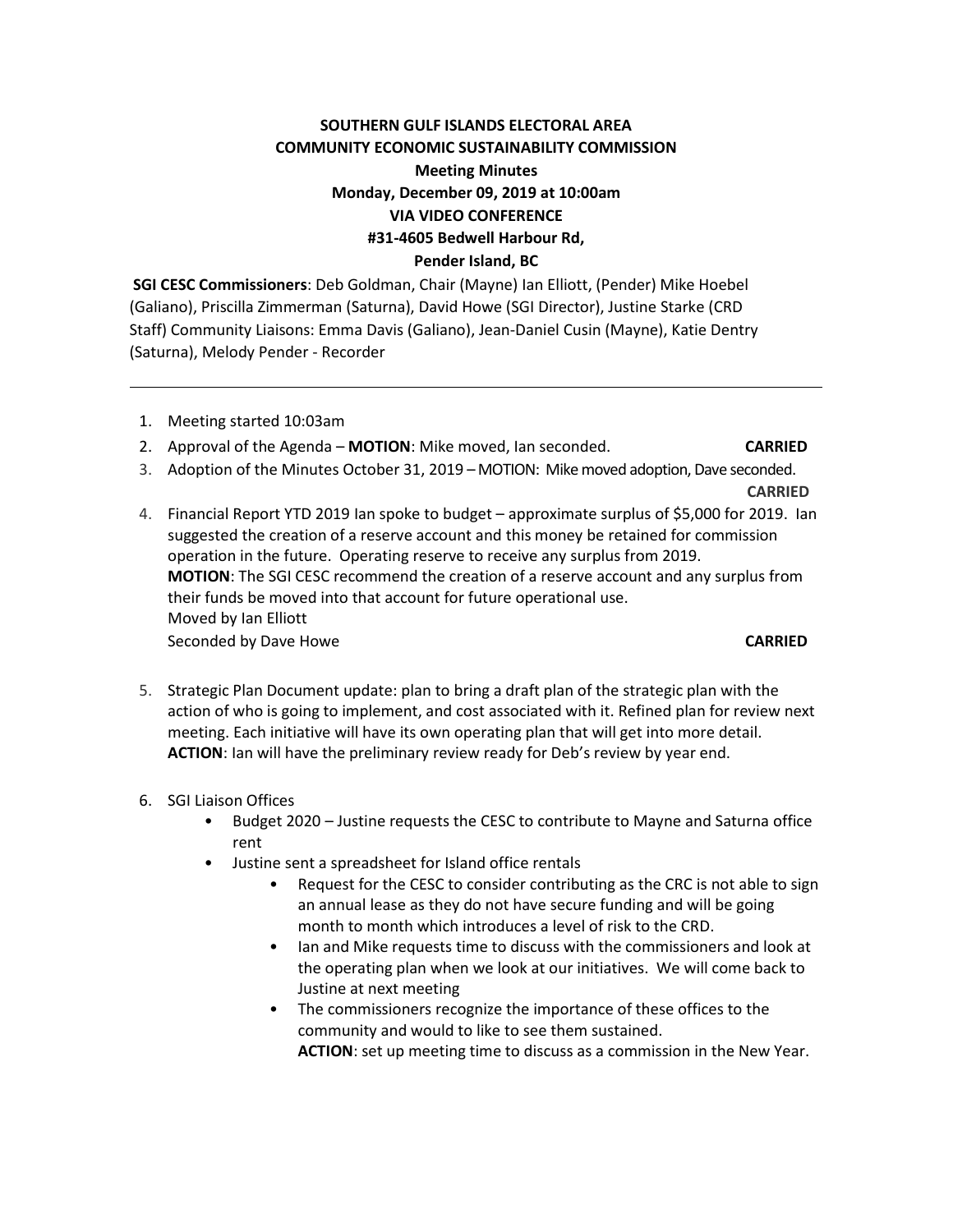- 7. Project Updates:
	- Transportation
		- Draft TOR was circulated after last meeting. Contractor, Andrea Mills has been hired to update the Bus Needs Assessment report from 2016.
		- SGITP received a grant and are looking at a Pilot project water based, land based and trail network. There is a potential support for the busses from SGITP through advertising on the bus

Dave reminded everyone that if this turns into a service it will require a referendum to raise SGI's taxes. Mike and Deb requested that Justine still pursue this and continue to gather the information and decide which way to take it as we go along. They would like some studies and to prepare a business case for review. Justine commented that this type of integrated system is very customized and complicated and requires a lot of work to move it forward. The CESC is asking Justine to continue to move forward with the commissions support of the ToR.

- Housing
	- SGI Housing Strategy

### **MOTION:**

**THAT the Southern Gulf Islands Community Economic Sustainability Commission request the Electoral Areas Committee direct CRD staff to report back on options for pursuing a housing strategy in the Southern Gulf Islands Electoral Area.**

Moved by Ian Elliot Seconded by Dave Howe

### **CARRIED**

• Discussed ideas that the CRD could support the Island's housing societies. Justine brought out other ideas as well that were discussed. Justine will put this into a Staff report including costs associated.

### 8. Connectivity Update

- Connectivity plan and community Engagement updates
	- 3 meetings on three islands, the process is underway and general feedback is positive
- CRTC Broadband investment fund new stream of funding has been introduced. Justine would like to advance an expression of interest with an Internet Service Provider to partner with the CRD for this funding. Mike would like to know who they are considering and how they would be approached. It was requested that Justine send an email with a bit more info and also when the closing date of the CRTC fund is.

## 9. CRC/CESC contract

• Justine requested more direction from the commission on what deliverables for the standing contract for services for the Community Resource Centre. Ian would suggest aligning it with the CESC initiatives and create small silos of deliverables